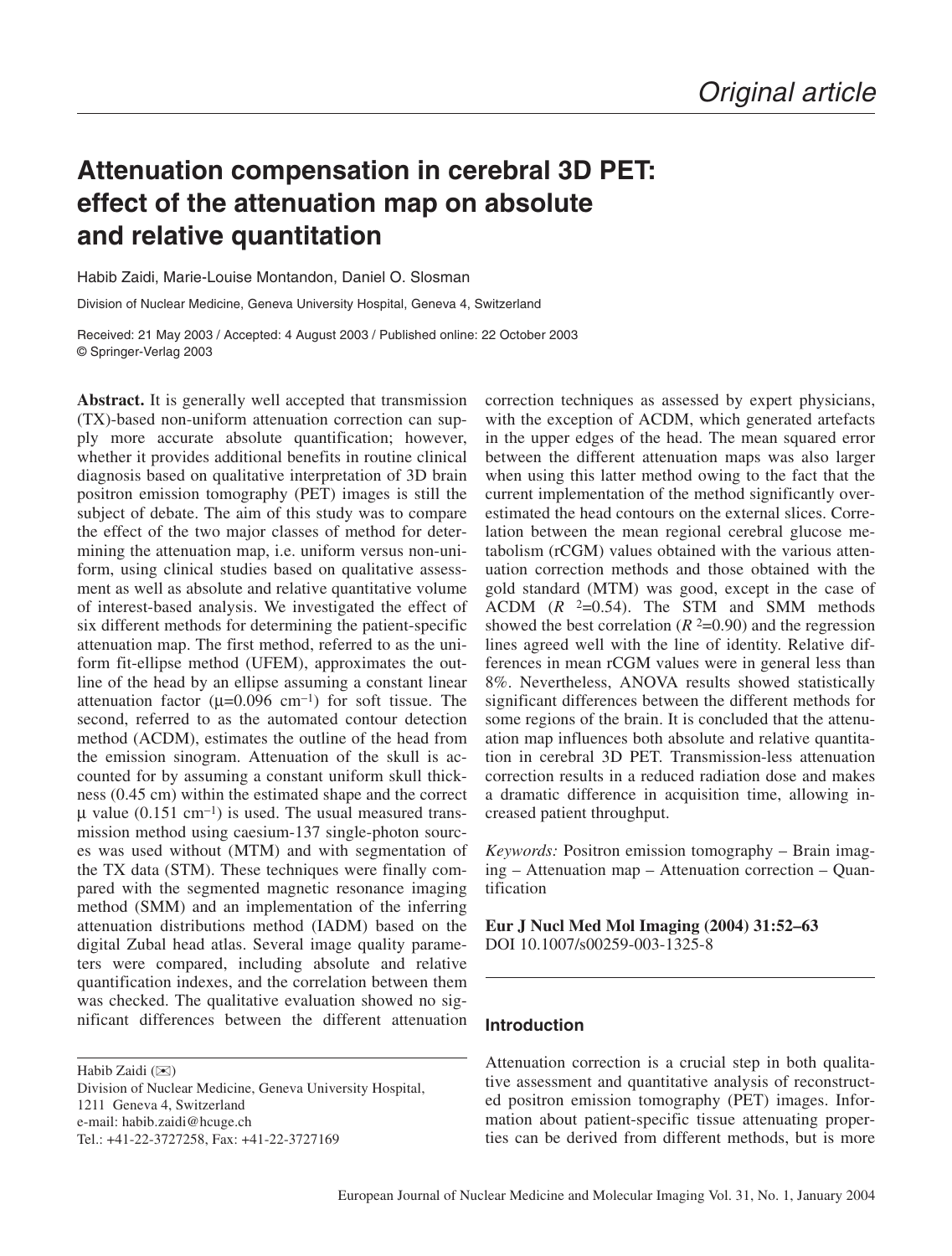commonly estimated by acquiring an additional preinjection transmission (TX) scan using external sources. Approaches described in the literature based on transmission scanning use either radionuclide positron (germanium-68) or single-photon (caesium-137) emitting sources or alternatively X-ray tubes [1]. Although necessary, this additional procedure complicates the scanner design and increases the radiation dose to staff and patients. Moreover, it substantially increases the overall acquisition time, decreasing patient comfort and scanner throughput and indirectly increasing the costs of PET examinations. Theoretically, measured transmission images introduce the least bias. While the clinical relevance of non-uniform attenuation correction is well established in thoracic imaging, it is still the subject of heated debate in brain scanning, where in most cases clinical diagnosis is based on qualitative assessment of PET images [2, 3, 4, 5, 6]. In principle, brain PET studies simplify this task owing to the homogeneous characteristics of tissue components in the head region [4]. This fact has motivated the development of approximate methods to correct for attenuation with the aim of partially minimising some of the side-effects described above. Calculated methods are at the top of this simplification scheme. Among the techniques that have found widespread use within this class of methods is the interactive contour-drawing method, which consists in manually fitting an ellipse around the scalp from preliminary 2D reconstructions of uncorrected PET images. While easy to implement, manual contour delineation is error prone and operator dependent since inter- and intra-subject variability is unavoidable.

Automatic edge detection algorithms define the external head contour from the emission (EM) sinograms, allowing assignment of known attenuation coefficients to the different tissues considered (e.g. brain and surrounding skull) [7]. More refined algorithms make use of an automated method to compute a three-component attenuation map for brain PET imaging [8]. The algorithm generates an estimated skull image by filtered backprojection of the reciprocal of an emission sinogram whose thickness and radius are estimated from profiles extracted from this image. In general, this type of approach is advantageous in terms of overall acquisition time, and it allows the avoidance of misalignment between EM and TX images. On the other hand, invalid assumption of tissue uniformity might lead to significant activity quantitation bias, especially in regions of high variability, such as air cavities and nasal sinuses. A completely different and relatively new approach overcomes this problem by inferring anatomy from a head atlas [9]. There is, however, a rather important conceptual limitation to this technique, namely the existence of patient-specific anomalies that are obviously not modelled in an atlas obtained from a single or even an average representation of the population. More importantly, successful intramodality image registration strongly relies on many parameters, and errors resulting from misregistration could result in significant artefacts. For instance, studies have shown that a co-registration between PET and magnetic resonance (MR) images has an accuracy limit of approximately 2 mm, which is fairly large, considering that structures of only a few millimetres are often of interest. Assuming that a perfect registration could be obtained between MRI and PET, we proposed a new method to construct the attenuation map from co-registered segmented T1-weighted MRI [10].

The challenging issue of assessing differences between the effectiveness of uniform versus non-uniform attenuation maps has been largely studied in single-photon emission tomography (SPET) [2, 11, 12, 13, 14]. Similarly, the paradoxical effect of the complexly shaped skull base surrounding the lower half of the human brain in lowering the mean effective broad-beam attenuation coefficient is well understood in SPET imaging [5, 15, 16]. However, very few studies have been performed to characterise this effect using 3D PET data. Comparisons of more than two methods for determining the attenuation map are rarely found [17], and they generally include combinations with other degrading effects, such as scatter or partial volume effect. The aim of this study was to compare the effect of six different methods belonging the two major classes of method for determining the attenuation map, i.e. non-uniform versus uniform, using clinical 3D brain PET studies based on qualitative assessment as well as absolute and relative quantitative volume of interest (VOI)-based analysis.

# **Materials and methods**

Methods for determination of the attenuation map

*Uniform fit-ellipse method (UFEM)*. The first calculated method approximates the outline of the head by a slice-dependent ellipse assuming a constant linear attenuation factor  $(\mu=0.096 \text{ cm}^{-1})$  for brain tissue [4]. The method is simple but requires an additional preliminary 2D reconstruction of uncorrected PET data, allowing operator interaction to manually draw an ellipse, which in our case was performed by an experienced nuclear medicine technologist.

*Automated contour detection method (ACDM)*. The second calculated method aims at diminishing the subjective effect of operator dependency by using an automatic edge detection algorithm to estimate the external contour of the head from the emission sinograms [7]. Two regions are then identified and assigned corresponding attenuation coefficients: brain tissue and skull. Attenuation of the skull is estimated by assuming a certain uniform skull thickness (0.45 cm) within the estimated shape and the correct linear attenuation coefficient ( $\mu$ =0.151 cm<sup>-1</sup>) is applied. It is worth emphasising that while the method identifies accurately the head outline in the majority of central slices using a threshold fixed to 15%, it significantly overestimates the contour in the external slices, leading to visible artefacts on the edges of the reconstructed sagittal slices.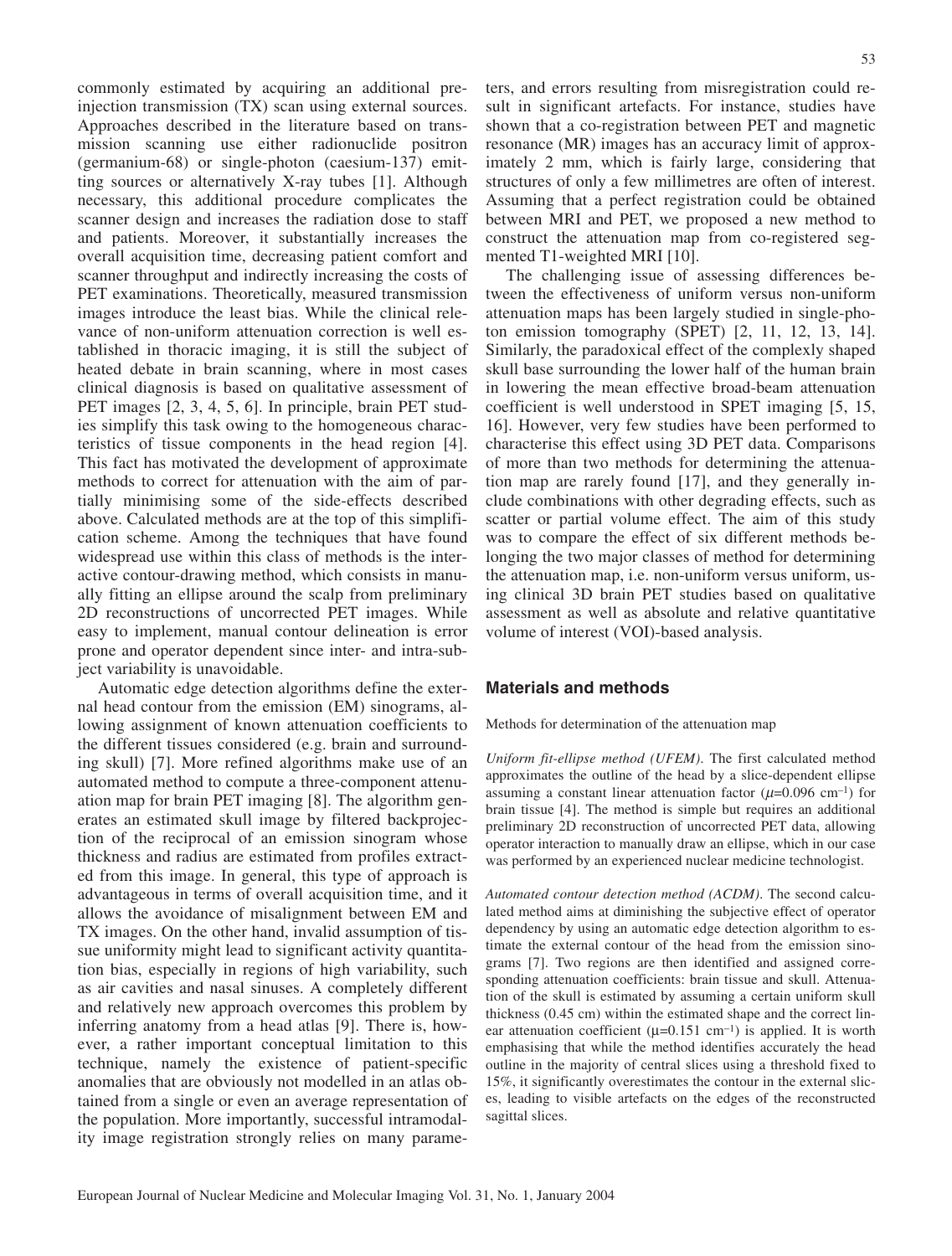*Measured transmission method (MTM)*. The method used in clinical routine in our department for attenuation correction is based on the acquisition of an additional pre-injection TX scan (10 min) using 137Cs single-photon sources. A thermoplastic face mask is used to limit head motion and for accurate repositioning of patients for the emission scan. The TX data are normalised to a slab phantom scan and corrected for scatter and cross-section variation using a log-linear transformation of the attenuation factors [18]. The images reconstructed with TX-based attenuation correction served as the gold standard for comparative assessment of the different attenuation correction methods.

*Segmented transmission method (STM)*. Segmentation of the transmission data has been traditionally performed when using a short transmission scanning acquisition time with the goal of reducing noise in the associated attenuation-corrected emission data by limiting its propagation through the reconstruction process [19]. In this study, segmentation of the transmission images was performed using an adaptive local histogram-based thresholding technique [20].

*Segmented MRI-guided method (SMM)*. For all patients studied, a high-resolution 3D T1-weighted MRI head scan was also available through the picture archiving and communication system (PACS), which provides an infrastructure for various kinds of medical image retrieval that can be used through the hospital's local area network. The scalp, skull and meninges were removed prior to registration between MRI and PET images using a semi-automated brain extraction tool. This step is recommended when registering intermodality images since the algorithm strongly relies on equivalence between tissue types, and these structures are obviously not present in PET scans. MRI-PET co-registration was performed using the Automatic Image Registration (AIR 3.08) algorithm, consisting in a general linear rescaling [21]. Transformation matrices were recorded and re-applied to the original MR images. A fast implementation of the fuzzy c-means (FCM) segmentation algorithm, already validated for segmentation of transmission images [19], was then used to classify the MRI head tissues into main components in terms of soft tissue contrast. This procedure was followed by appropriate assignment of attenuation coefficients according to the method described by Zaidi et al. [10].

*Inferring attenuation distributions method (IADM)*. This method was originally proposed by Stodilka et al. [9] for SPET brain imaging and has been adapted for PET without any modifications (e.g. adding the bed image to the final attenuation map) [17]. The methodology that we followed was practically the same as that proposed by Stodilka et al.; however, registration of emission images to the three-dimensional Zubal head atlas [22] was best achieved in our case using a non-linear warping algorithm [21], rather than a global rescaling (seven-parameter model) as used in ref. [9]. IADM was derived by registering the brain component of the digital head atlas with a source distribution having specific activities of the grey matter, white matter and ventricles of 4:1:0, respectively, to a preliminary PET reconstruction and then applying the resulting spatial transformation to the full head atlas. The latter was used to construct a patient-specific attenuation map by assigning known attenuation coefficients to different head tissues, similar to the approach followed in SMM [10].

Clinical data acquisition and reconstruction

As the main focus of this study was comparison of different attenuation correction schemes within subjects, patient selection was limited to those having clinically indicated cerebral PET scans. A total of ten patients admitted for evaluation of surgical relief of their epilepsy were selected from our clinical database and used for comparative assessment of different attenuation correction techniques. All patients included in the study gave their written informed consent for participation. Selection was restricted to patients who had previously undergone a brain MRI scan. The emission study (25 min) started 30 min after intravenous injection of approximately 222 MBq of fluorine-18 fluorodeoxyglucose (FDG). All data sets were acquired in 3D mode with a maximum acceptance angle corresponding to 17 rings and a span of 7 on an ECAT ART PET scanner (CTI PET Systems, Knoxville, TN) upgraded to use collimated 137Cs single-photon point sources for TX scanning. Acquired projection data were pre-corrected for scatter using the latest numerical implementation of the single-scatter simulation algorithm [23] supplied with the ECAT 7.2 software provided by the scanner manufacturer. Attenuation correction factors were generated by forward projecting the constructed attenuation maps obtained using the six different methods described in the previous section without any extra smoothing. The re-projection algorithm (3DRP) used routinely for reconstruction of clinical brain studies in our division was used (Ramp filter, cut-off frequency 0.35 cycles/pixel), resulting in 47 slices consisting of 128×128 matrices with a zoom factor of 3 (voxel size, 1.716×1.716×3.375 mm3).

Patients' anatomy was defined using a high-resolution 3D T1 weighted MR sequence performed on a 1.5-T Eclipse scanner (Philips Medical Systems, Best, The Netherlands). A three-dimensional volumetric acquisition of a T1-weighted gradient echo sequence produced a gapless series of thin sagittal sections (TE/TR, 4.4/15 ms; flip angle, 25°; acquisition matrix, 256*x*256*x*160; slice thickness, 1.1 mm).

#### Comparative evaluation strategy

Qualitative and quantitative assessments of differences between images reconstructed using different attenuation correction schemes were carried out by visual assessment performed by trained nuclear medicine physicians and by estimating parameters of clinical interest, including absolute and relative regional cerebral glucose metabolism (rCGM). Error and bias were examined by calculating difference images between MTM and alternative methods for deriving the attenuation map. The mean square error (MSE) between the different attenuation maps as compared to the gold standard (MTM) was also assessed. Well-established figures of merit known to have a large influence on many types of task performance are generally used to assess image quality. The metrics selected in our assessment, namely contrast and noise (uniformity), are used as measures of image quality. Absolute and relative quantification indexes were evaluated and the correlation between them checked. Statistical analysis was also performed to assess the significance of the differences. The relative difference between rCGM estimates using the different methods and MTM (gold standard) was defined as:

$$
Percent difference = \frac{VOI_{method} - VOI_{MTM}}{VOI_{MTM}} \times 100\%
$$

Template-based quantification is a crucial step when performing comparative evaluation of quantitative estimates. T1-weighted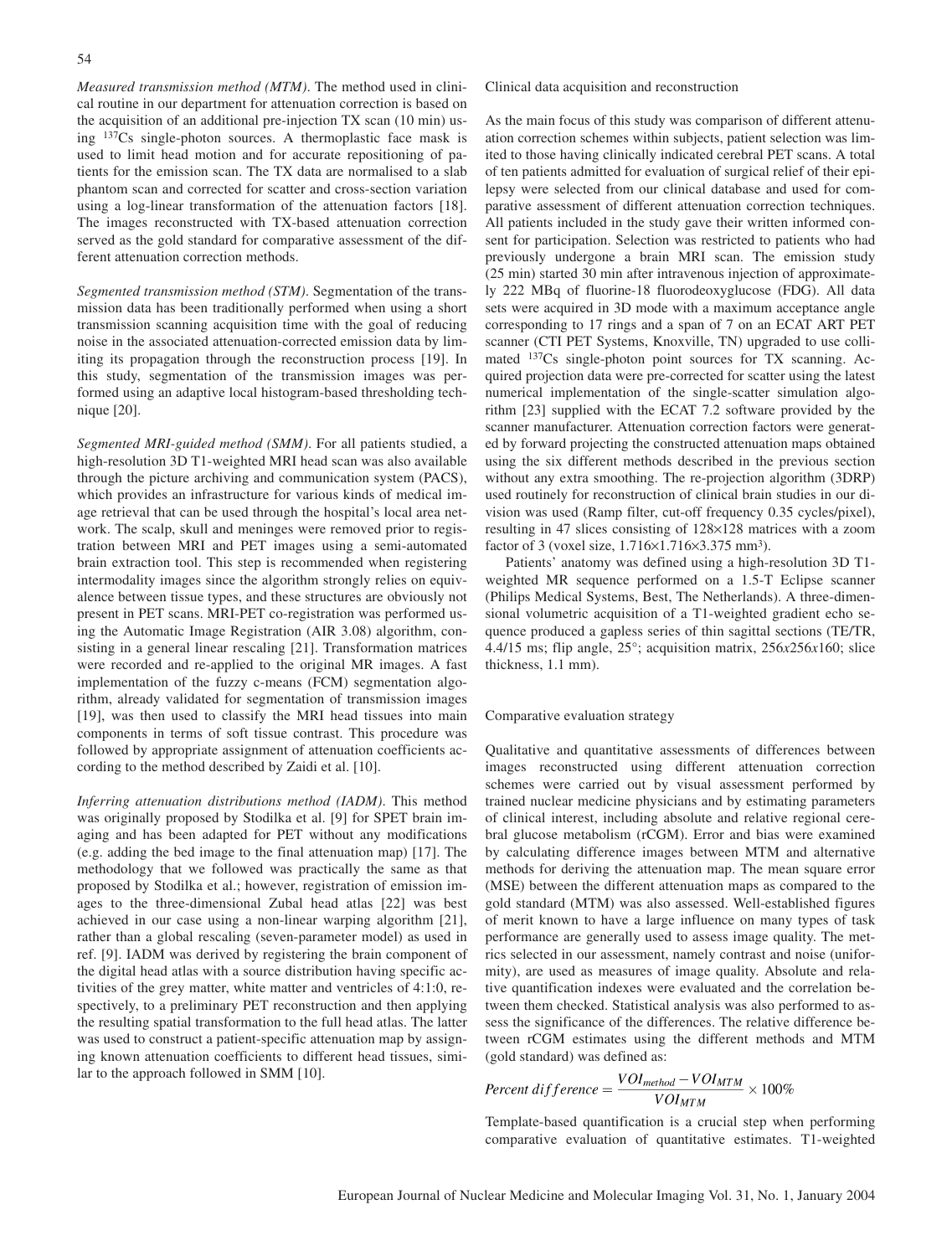standardised stereotactic MRI templates provided within the Statistical Parametric Mapping (SPM99) software package (Wellcome Department of Cognitive Neurology, University College London, London, UK) [24] were used to delineate manually a total of 20 bilateral volumes of interest (VOIs) covering the totality of cortical and subcortical structures [10]. PET and MRI templates supplied with SPM come already spatially normalised with respect to the Montreal Neurological Institute (MNI) reference space [25]. Therefore, it was found convenient to register the reconstructed images with respect to the PET template. To this end, the images were re-aligned to the standardised stereotactic template using a nine-parameter rigid body transformation for automated VOI quantification. Twenty VOIs were defined on the multislice MRI template and transformed as mentioned above to the coordinate space of the PET images to quantify FDG uptake.

*Absolute quantitation*. The 20 VOIs defined by an experienced neuropsychologist were superimposed on each co-registered study, resulting in a total of 200 VOIs for the ten patients studied. Oneway repeated ANOVA was used to test significant quantitation differences in rCGM for each VOI when applying the different attenuation correction methods under investigation. Within-group variance was accounted for in this way since the patients were chosen without any a priori criteria.

*Relative quantitation*. The derivation of physiological parameters from semi-quantitative measures through comparison with a disease-free or receptor-void region has enabled simplified but clinically achievable and highly relevant measurements. Cerebellar normalisation is commonly reported in studies dealing with Alzheimer's disease and receptor imaging [13, 14]. To assess the effect of the attenuation map on relative quantitation with respect to cerebellum as the reference region, the mean rCGM for each VOI was normalised to mean right and left cerebellar rCGM estimates. Similar correlation and statistical analysis was then performed. In addition, the contrast between the corpus callosum and lateral ventricle and uniformity within the cerebellum were also compared between the different methods. The idea of uniformity measurement within the cerebellum is to minimise the deviations due to

statistical fluctuations and to measure only systematic variations due to different attenuation correction procedures. The contrast between the corpus callosum and lateral ventricle is of special importance in certain neurological pathologies and was therefore included in our assessment.

## **Results**

## *Qualitative assessment*

Representative planes (superior, middle and inferior) of attenuation maps generated using the different methods for a clinical brain PET study are shown in Fig. 1. It is worth noting the slight rotational misregistration between the transmission and emission (TX-EM) scans for this patient. In fact, the misregistration between emission and transmission scans is reflected by a clearly visible rotational misregistration between the MTM and ACDM attenuation maps shown in Fig. 1, the latter being computed from the emission scan. This misalignment is well recovered by both SMM and IADM procedures. The MRI-PET co-registration algorithm seems to produce smaller errors compared with TX-EM, even when a thermoplastic face mask is used for reproducible patient positioning. Non-uniformities of the attenuation map are obvious on planes containing sinus and air cavities. In theory, the advantages of transmission scanning are well established though segmented MRI appears to better resolve these structures. It was observed that the user-

**Fig. 1.** Three different transaxial planes of a patient study illustrating attenuation maps derived using the different methods. *From top to bottom:* superior, middle and inferior planes, and *from left to right:* UFEM, ACDM, MTM, STM, SMM and IADM

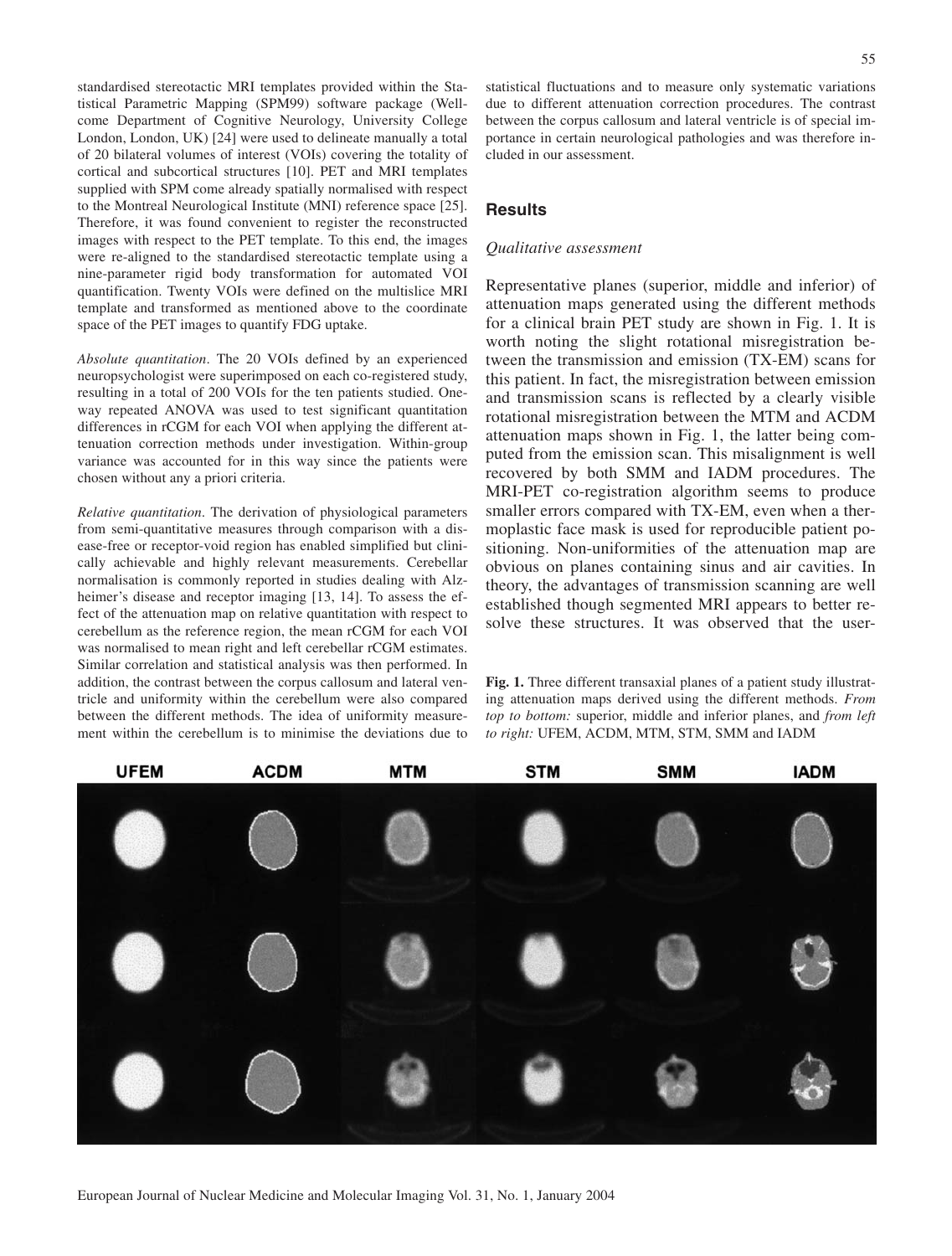

**Fig. 2.** Three different transaxial PET images of a patient study reconstructed using the different attenuation correction techniques. *From top to bottom:* superior, middle and inferior planes, and *from left to right:* UFEM, ACDM, MTM, STM, SMM and IADM

**Fig. 3a–e.** Horizontal profiles drawn across the middle transaxial image shown in Fig. 2 at the level of the thalamus, comparing reconstructions guided by MTM (*solid line*), and alternative attenuation correction methods (*dashed line*). **a** UFEM, **b** ACDM, **c** STM, **d** SMM and **e** IADM



dependent UFEM method overestimates the head contour on the majority of slices. This is more pronounced in the case of ACDM, especially on the external planes. In addition, the assignment of theoretical attenuation coefficient of bone ( $\mu$ =0.151 cm<sup>-1</sup>) is not straightforward since smaller values are generally observed on clinical transmission scans ( $\mu$ =0.136±0.08 cm<sup>-1</sup>) [8].

Corresponding reconstructed PET images are illustrated in Fig. 2. The qualitative assessment was restricted to subjective observer rating scores performed by expert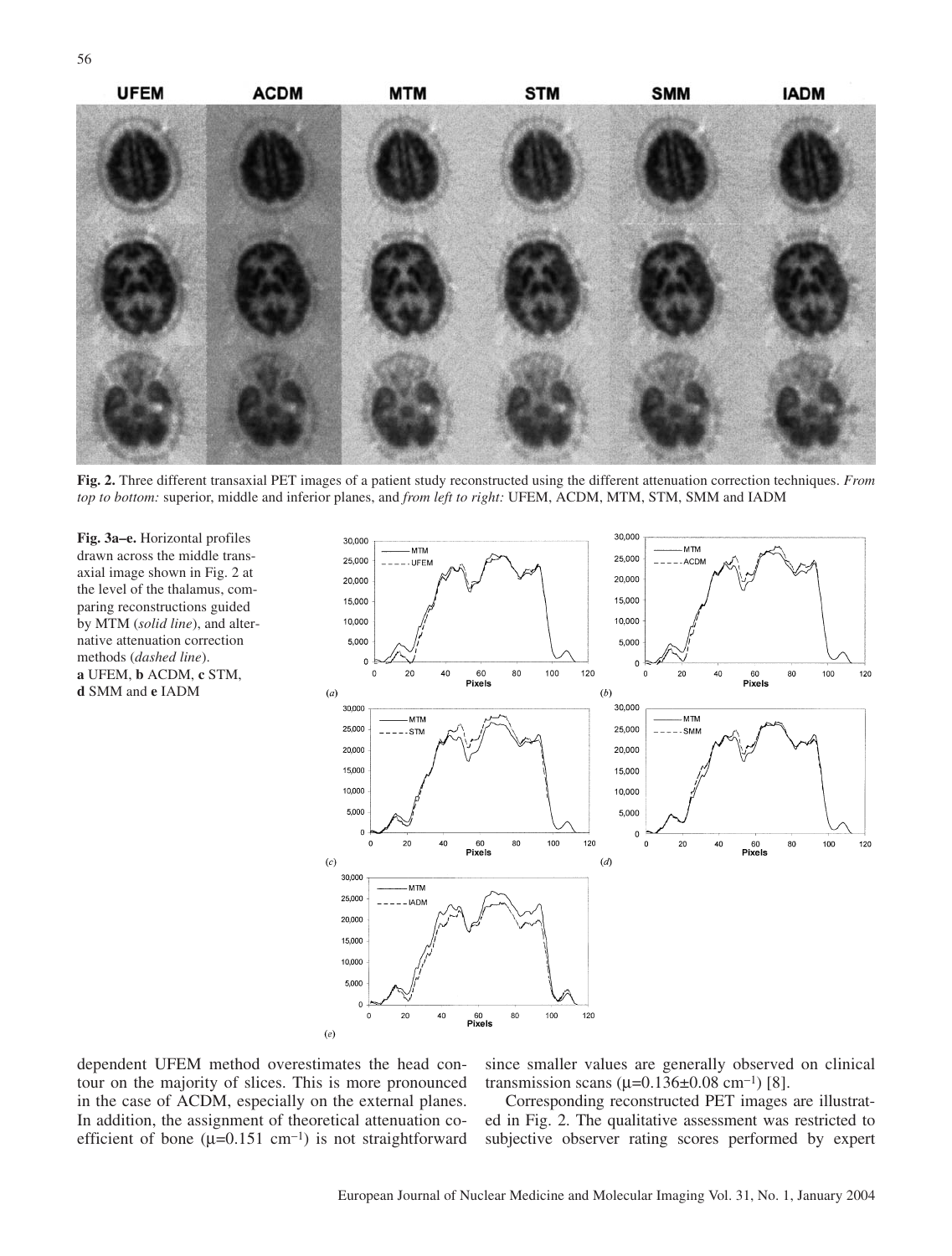

**Fig. 4.** Mean square errors (*MSE*) between the different attenuation maps as compared to the gold standard (MTM) for the ten patients studied

physicians. A merely qualitative analysis revealed the merits of the more exact methods based on realistic nonuniform attenuation maps. They produce less visible artefacts, while the approximate methods tend to produce an artefact in which there is a high level of activity along the edge of the image due to overestimation of the head contour when using ACDM on the outer slices. In addition, horizontal profiles drawn across the middle transaxial image shown in Fig. 2 at the level of the thalamus are shown in Fig. 3 to further illustrate the noise level and quantitative performance when comparing reconstructions guided by MTM and alternative attenuation correction schemes. The segmented transmission-based reconstruction method overestimates the activity concentration in the central part, with corresponding slight underestimation at the extremities (Fig. 3c). This might be explained by similar variation in values of attenuation coefficients between non-segmented and segmented attenuation maps [19]. More significant underestimation in the central part was observed in the case of IADM (Fig. 3e), which can be explained in part by the large sinus cavity in corresponding planes.

#### *Quantitative analysis*

*Absolute quantitation*. Figure 4 shows mean square errors (MSE) between the different attenuation maps as compared to MTM, considered as the "gold standard" for each of the ten patients studied in this work. The MSE between MTM and the different attenuation maps is larger when using ACDM owing to the fact that the current implementation of this method results in significant overestimation of the contours on the external slices. Correlation plots between average absolute rCGM values obtained from reconstructions of clinical 3D brain scans guided by MTM and alternative attenuation correction methods using a total of 200 data points are illustrated in Fig. 5. The line connecting the data points rep-

**Fig. 5a–e.** Correlation plots between mean absolute rCGM values obtained from reconstructions of clinical 3D brain scans guided by measured transmission and alternative attenuation correction methods. A total of 200 data points (ten patients and 20 VOIs) are shown. **a** UFEM and MTM, **b** ACDM and MTM, **c** STM and MTM, **d** SMM and MTM and **e** IADM and MTM. Correlation coefficients and best fit equations are also shown

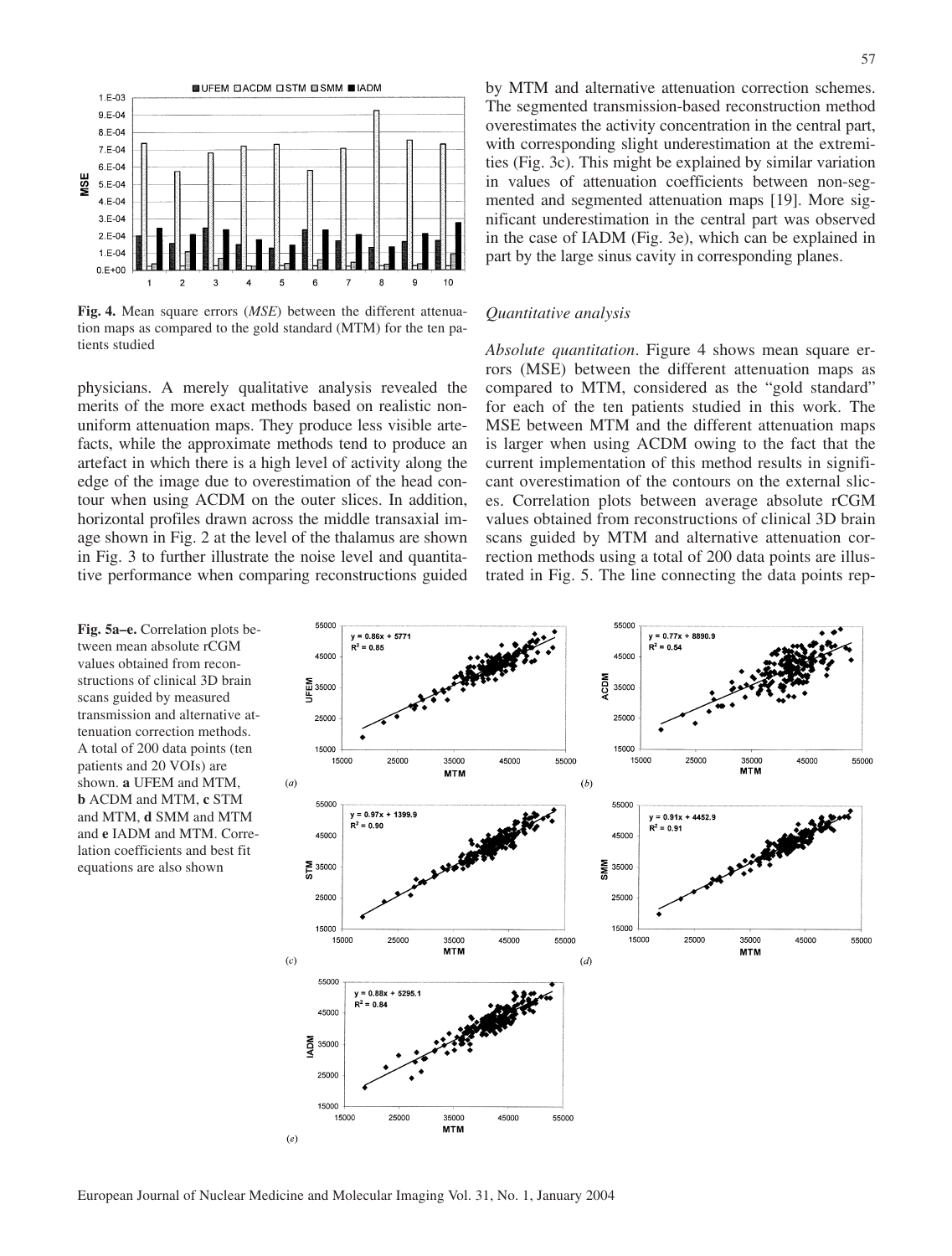**Fig. 6a–e.** Relative difference between absolute rCGM estimates for clinical 3D brain reconstructions when using the different attenuation correction techniques as compared to the gold standard (MTM). **a** UFEM, **b** ACDM, **c** STM, **d** SMM and **e** IADM. See Table 1 for abbreviations



resents the results of linear regression analysis. Correlation between the mean regional cerebral glucose metabolism (rCGM) values obtained with the various attenuation correction methods and those obtained with the gold standard (MTM) was good, except in the case of ACDM  $(R<sup>2</sup>=0.54)$ . The STM and SMM methods showed the best correlation  $(R^2=0.90)$  and the regression lines agreed well with the line of identity. It is worth emphasising that the analysis of only 20 VOI data points belonging to a single patient followed the same pattern with respect to best- and worst-case regression. Figure 6 shows relative differences between absolute rCGM estimates for clinical 3D brain reconstructions when using different attenuation correction schemes as compared to MTM. Relative differences in mean rCGM values were in general less than 8%. The difference in average rCGM values between UFEM and MTM varied between 0.3% and 4.5% for all VOIs.

The quantitative VOI-based analysis revealed different performance characteristics and statistically significant differences between the various correction techniques when compared to the gold standard (MTM) for some regions of the brain. Table 1 summarises the results obtained using repeated ANOVA analysis comparing absolute rCGM estimates obtained from clinical brain PET reconstructions. Metrics include ANOVA significance, paired sample correlation and paired sample significance

(the last two are not shown). Overall, individual VOI standard deviations were significantly smaller for calculated and segmented-based attenuation correction algorithms compared with MTM. The pons and thalamus VOIs showed the highest probability of a true difference for both STM and SMM methods (*P*≤0.0025), while right parietal and temporal lobe VOIs, as well as right thalamus and right head of caudate nucleus VOIs, had the highest correlation coefficients relating MTM and alternative attenuation correction schemes, except in the case of ACDM (Table 1).

*Relative quantitation*. Correlation for all VOIs and all patients between relative rCGM values normalised to the cerebellum obtained from reconstructions of clinical 3D brain scans guided by measured transmission and alternative attenuation correction schemes was found to be high (not shown). Box and whisker plots for assessment of contrast between the corpus callosum and the lateral ventricle and uniformity in the cerebellum when using different attenuation correction schemes are illustrated in Figs. 7 and 8, respectively. The analysis of contrast assessment between the corpus callosum and the lateral ventricle when using different attenuation correction schemes revealed significantly lower estimates when using MTM and STM, the former being noisier than all other methods. Although the reasons for the improve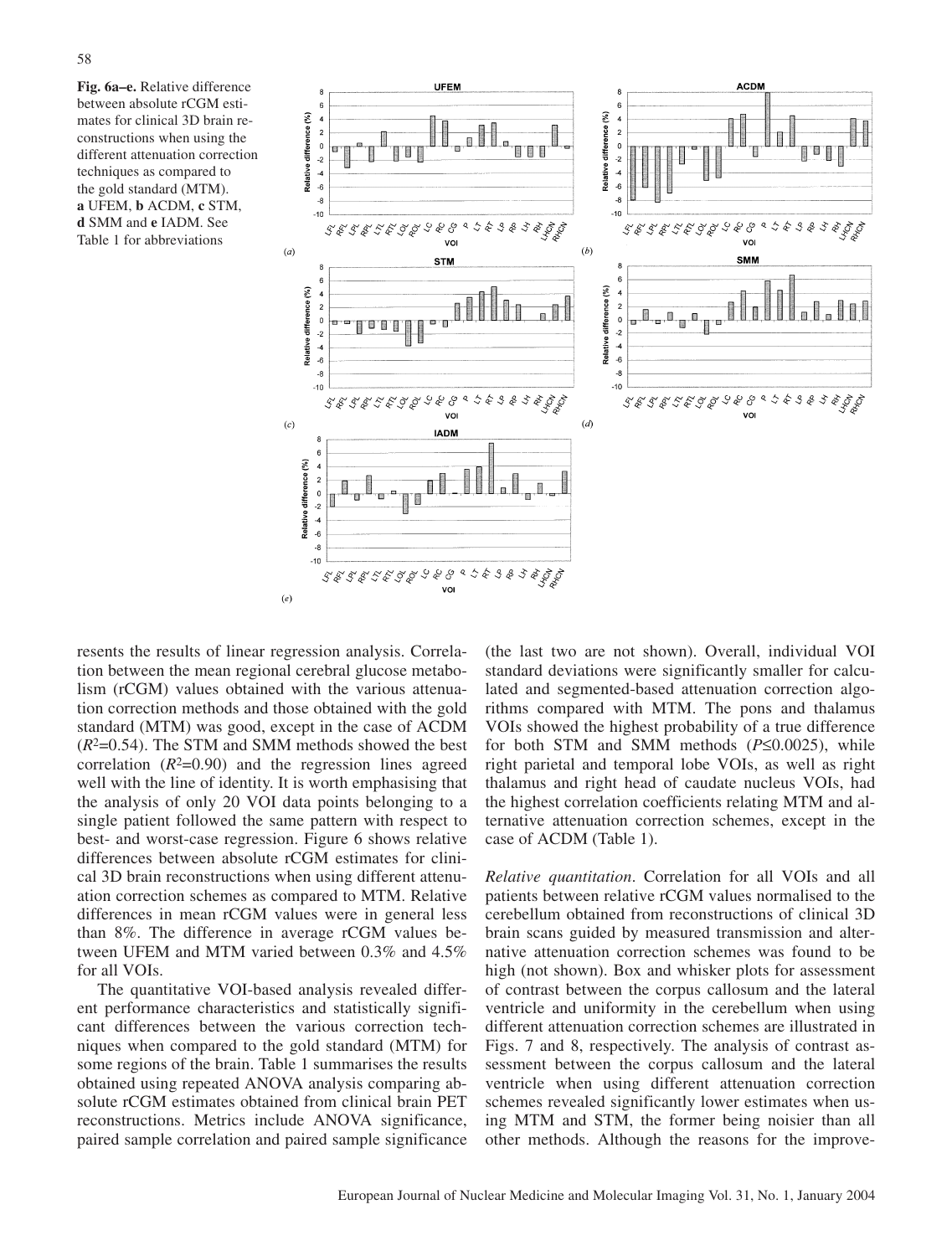**Table 1.** Summary of statistical assessment using repeated AN-OVA analysis for comparison of absolute rCGM estimates obtained from clinical brain PET reconstructions based on different attenuation correction techniques as compared with reconstructions guided by measured transmission (MTM), which served as the gold standard. Metrics shown were limited to ANOVA significance level corrected for multiple comparisons

| Volume of interest                   | <b>UFEM</b> | ACDM  | <b>STM</b>         | <b>SMM</b>             | <b>IADM</b>        |
|--------------------------------------|-------------|-------|--------------------|------------------------|--------------------|
| Left frontal lobe (LFL)              | 0.499       | 0.017 | 0.652              | 0.502                  | 0.160              |
| Right frontal lobe (RFL)             | 0.078       | 0.057 | 0.659              | 0.191                  | 0.123              |
| Left parietal lobe (LPL)             | 0.621       | 0.037 | 0.115              | 0.413                  | 0.518              |
| Right parietal lobe (RPL)            | 0.108       | 0.039 | 0.318              | 0.323                  | 0.213              |
| Left temporal lobe (LTL)             | 0.101       | 0.342 | 0.300              | 0.154                  | 0.608              |
| Right temporal lobe (RTL)            | 0.139       | 0.868 | 0.076              | 0.488                  | 0.794              |
| Left occipital lobe (LOL)            | 0.155       | 0.082 | 0.002 <sup>a</sup> | 0.008                  | 0.047              |
| Right occipital lobe (ROL)           | 0.068       | 0.145 | 0.002 <sup>a</sup> | 0.517                  | 0.323              |
| Left cerebellum (LC)                 | 0.011       | 0.178 | 0.613              | 0.020                  | 0.336              |
| Right cerebellum (RC)                | 0.036       | 0.137 | 0.271              | 0.007                  | 0.118              |
| Cingulate gyrus $(CG)$               | 0.708       | 0.562 | 0.068              | 0.222                  | 0.965              |
| Pons $(P)$                           | 0.469       | 0.032 | 0.003              | 0.001 <sup>a</sup>     | 0.135              |
| Left thalamus $(LT)$                 | 0.110       | 0.499 | 0.003              | 0.002 <sup>a</sup>     | 0.023              |
| Right thalamus (RT)                  | 0.047       | 0.137 | 0.005              | $< 0.001$ <sup>a</sup> | 0.002 <sup>a</sup> |
| Left putamen $(LP)$                  | 0.622       | 0.464 | 0.051              | 0.190                  | 0.605              |
| Right putamen (RP)                   | 0.266       | 0.611 | 0.027              | 0.037                  | 0.087              |
| Left hippocampus (LH)                | 0.316       | 0.422 | 0.982              | 0.454                  | 0.478              |
| Right hippocampus (RH)               | 0.417       | 0.313 | 0.374              | 0.092                  | 0.304              |
| Left head of caudate nucleus (LHCN)  | 0.157       | 0.177 | 0.114              | 0.053                  | 0.864              |
| Right head of caudate nucleus (RHCN) | 0.871       | 0.197 | 0.004              | 0.009                  | 0.028              |

<sup>a</sup> Regions showing highest probability of a true difference



 $\equiv$  ±Std. Dev.  $\Box$  ±Std. Err  $16$ ö Mear  $14$  $13$ Uniformity (%)  $\Box$  $12$  $\Box$  $\mathbf{a}$  $\Box$  $\ddot{\phantom{1}}$  $\overline{a}$  $\blacksquare$  $10$ ç ξ 7 UFEM **ACDM MTM STM SMM IADM** 

**Fig. 7.** Box and whisker plot for contrast assessment between the corpus callosum and the lateral ventricle when using different attenuation correction schemes

**Fig. 8.** Box and whisker plot for uniformity assessment in the cerebellum when using the different attenuation correction techniques

ment in the contrast when using non-uniform attenuation maps derived from either Atlas or patient-specific MR images seem obvious, the explanation for this improvement when using approximate methods (UFEM and ACDM) is not clear. No significant differences were noticed with respect to uniformity assessment when using the different attenuation correction schemes investigated in this study. Again, MTM exhibited the highest SDs, which can be explained by significant propagation of statistical noise from short transmission scans to emission data.

The results of statistical analysis comparing relative rCGM estimates obtained from clinical brain PET reconstructions based on different attenuation correction schemes as compared to reconstructions guided by measured transmission are summarised in Table 2. The number of VOIs showing a high probability of a true difference increased substantially after normalisation to the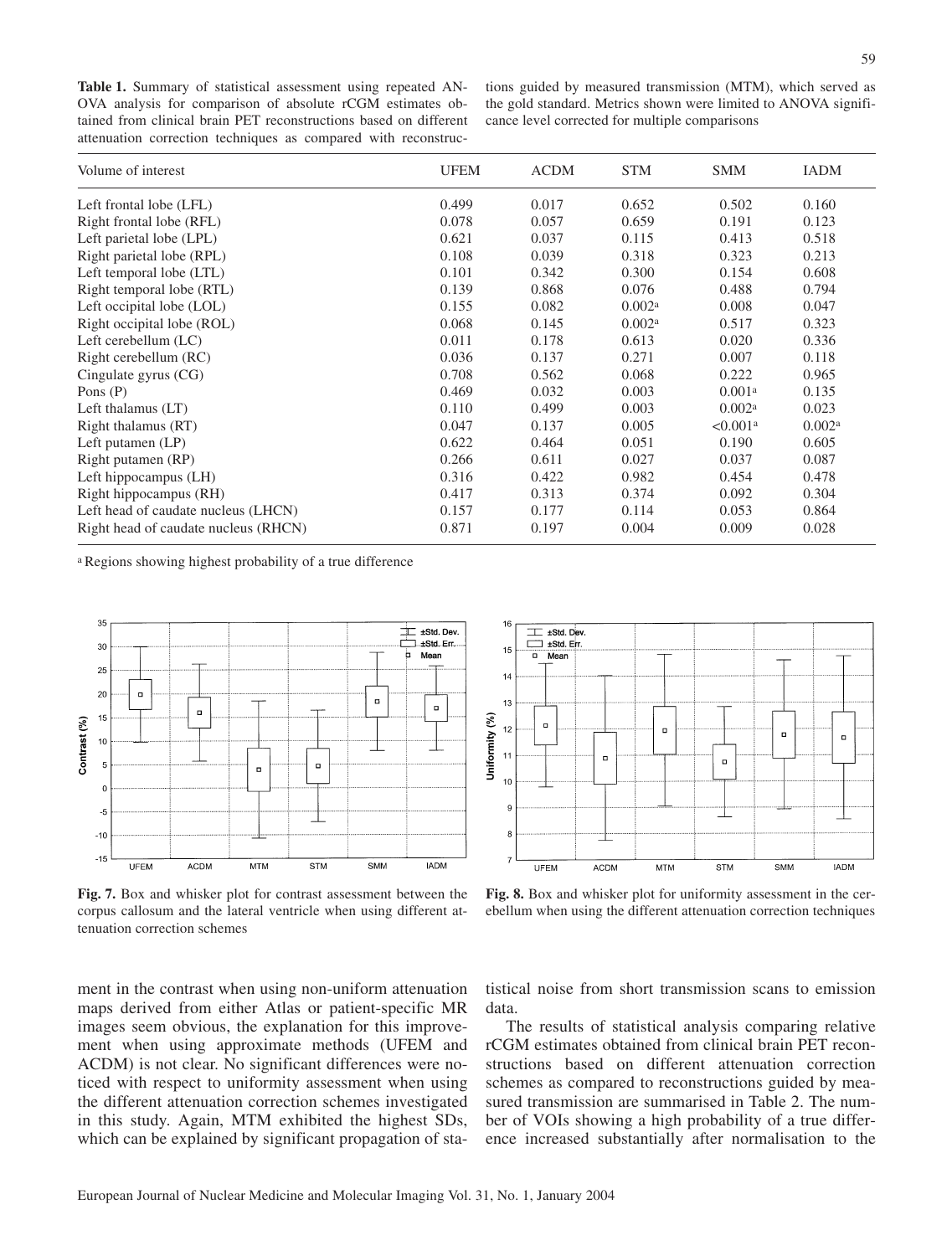60

**Table 2.** Summary of statistical assessment using repeated AN-OVA analysis for comparison of relative rCGM estimates obtained from clinical brain PET reconstructions based on different attenuation correction techniques as compared with reconstructions guid-

ed by measured transmission (MTM), which served as the gold standard. Metrics shown were limited to ANOVA significance level corrected for multiple comparisons

| Volume of interest                   | <b>UFEM</b>            | <b>ACDM</b>            | <b>STM</b>             | <b>SMM</b>             | <b>IADM</b> |
|--------------------------------------|------------------------|------------------------|------------------------|------------------------|-------------|
|                                      |                        |                        |                        |                        |             |
| Left frontal lobe (LFL)              | $< 0.001$ <sup>a</sup> | $< 0.001$ <sup>a</sup> | 0.952                  | < 0.001 <sup>a</sup>   | 0.017       |
| Right frontal lobe (RFL)             | $< 0.001$ <sup>a</sup> | $< 0.001$ <sup>a</sup> | 0.846                  | 0.029                  | 0.668       |
| Left parietal lobe (LPL)             | 0.006                  | 0.002 <sup>a</sup>     | 0.140                  | 0.002 <sup>a</sup>     | 0.074       |
| Right parietal lobe (RPL)            | $< 0.001$ <sup>a</sup> | < 0.001a               | 0.661                  | 0.006                  | 0.942       |
| Left temporal lobe (LTL)             | 0.110                  | $< 0.001$ <sup>a</sup> | 0.440                  | < 0.001 <sup>a</sup>   | 0.021       |
| Right temporal lobe (RTL)            | $< 0.001$ <sup>a</sup> | 0.002 <sup>a</sup>     | 0.250                  | 0.001 <sup>a</sup>     | 0.201       |
| Left occipital lobe (LOL)            | < 0.001a               | < 0.001a               | $< 0.001$ <sup>a</sup> | $< 0.001$ <sup>a</sup> | 0.003       |
| Right occipital lobe (ROL)           | $< 0.001$ <sup>a</sup> | $< 0.001$ <sup>a</sup> | 0.002 <sup>a</sup>     | $< 0.001$ <sup>a</sup> | 0.022       |
| Left cerebellum (LC)                 | 0.470                  | 0.533                  | 0.260                  | 0.069                  | 0.200       |
| Right cerebellum (RC)                | 0.470                  | 0.583                  | 0.289                  | 0.058                  | 0.203       |
| Cingulate gyrus $(CG)$               | 0.013                  | 0.002 <sup>a</sup>     | 0.017                  | 0.187                  | 0.149       |
| Pons $(P)$                           | 0.070                  | 0.033                  | < 0.001 <sup>a</sup>   | 0.027                  | 0.604       |
| Left thalamus (LT)                   | 0.393                  | 0.094                  | < 0.001 <sup>a</sup>   | 0.339                  | 0.346       |
| Right thalamus (RT)                  | 0.570                  | 0.877                  | < 0.001 <sup>a</sup>   | < 0.001 <sup>a</sup>   | 0.006       |
| Left putamen $(LP)$                  | 0.040                  | 0.002 <sup>a</sup>     | 0.003                  | 0.002 <sup>a</sup>     | 0.187       |
| Right putamen (RP)                   | $< 0.001$ <sup>a</sup> | $< 0.001$ <sup>a</sup> | < 0.001 <sup>a</sup>   | 0.132                  | 0.805       |
| Left hippocampus (LH)                | 0.001 <sup>a</sup>     | $< 0.001$ <sup>a</sup> | 0.386                  | 0.001 <sup>a</sup>     | 0.063       |
| Right hippocampus (RH)               | 0.004                  | 0.001                  | 0.085                  | 0.597                  | 0.593       |
| Left head of caudate nucleus (LHCN)  | 0.582                  | 0.685                  | 0.017                  | 0.078                  | 0.125       |
| Right head of caudate nucleus (RHCN) | 0.060                  | 0.590                  | $< 0.001$ <sup>a</sup> | 0.331                  | 0.753       |

<sup>a</sup> Regions showing highest probability of a true difference

cerebellum for all methods except IADM. Nevertheless, higher correlation coefficients were obtained on semiquantitative estimates.

# **Discussion**

A clinical diagnosis from PET is usually determined by visual inspection or semi-automated methods combined with absolute or semi-quantitative estimates of parameters of clinical interest. The impact of the attenuation map on image quality and quantitative analysis of SPET data, as well as differences between the effectiveness of uniform versus non-uniform attenuation maps, has been extensively studied [2, 11, 12, 13, 14]. Surprisingly, however, very few studies have addressed this issue using 3D PET images. More importantly, published results have generally been limited to conventional calculated versus transmission-based attenuation correction techniques implemented within software provided by scanner manufacturers [3, 4, 26]. Continuous efforts to develop robust approaches for determination of the attenuation map in brain PET imaging without transmission scanning have resulted in the proposal of several methods, including the inferring-attenuation distributions method based on deformable registration with respect to the brain component of a digital head atlas [9], the automated three-component method [8], and determination of the patient-specific head contour using an optical tracking

system combined with a reference head transmission scan [27]. In concordance with observations by Stodilka et al. [9] and Arlig et al. [12], the sinus of the Zubal head phantom appears to be larger than usual. New phantom models based on average patient populations may not help to solve this problem owing to the large variability in size and shape of the frontal sinus among patients.

The initiative of using other diagnostic imaging modalities to determine the attenuation map based on image segmentation is not new since one of the major advantages of hybrid PET/CT is the ability to use the CT data for the purpose of attenuation correction [28]. However, the use of MRI for attenuation correction is new, and the proof of principle has been described elsewhere [10]. The applicability of this method in a clinical environment for tracers other than 18F-FDG needs to be investigated further as it depends to a large extent on the accuracy achieved by the co-registration algorithm, especially in neuroreceptor studies, where inter- and intramodality registration is difficult to achieve. In our preliminary study, co-registration between PET and MR images using the AIR algorithm had an accuracy limit of less than 2 mm [21], which in our opinion is better than uncertainties associated with misalignment between emission and pre-injection TX images. Theoretically, high-resolution MRI should provide more accurate attenuation maps for the purposes of attenuation correction and quantification of brain PET images. The widespread availability of MR images for patients undergoing cerebral PET scanning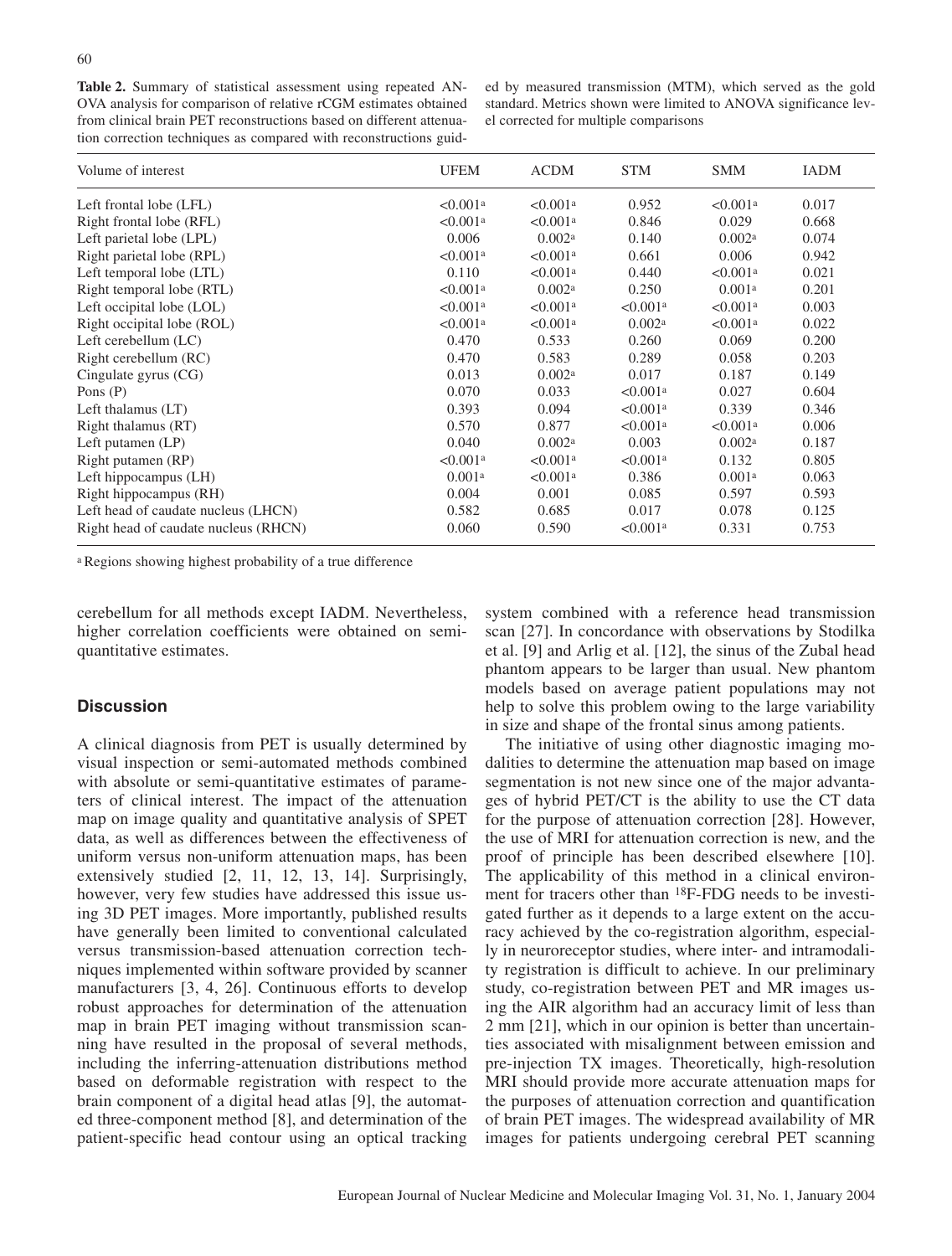further motivates the improvement of this approach. In addition to the extra radiation absorbed dose to staff and patients when transmission scanning is performed, the choice of this method for determination of the patientspecific attenuation map has direct consequences for the total acquisition time, PET camera time planning and hence patient throughput.

There was a very good correlation  $(R^2=0.90)$  between rCGM estimates with all attenuation correction techniques and that with MTM, and the regression lines agreed well with the line of identity except in the case of ACDM ( $R^2=0.54$ ). Similar observations were made regarding ACDM with respect to the dispersion of data points, which was insignificant for all other techniques. In addition, the general trend as shown by the regression lines was that the coefficients of variation were similar with the exception of ACDM. However, it should be noted that ACDM led to 1% lower overall estimates than MTM, whereas SMM led to 1.9% higher estimates. A slightly higher correlation coefficient was obtained when using SMM while the regression line agreed better with the line of identity when using STM on both absolute and relative quantitative estimates (Fig. 5). The poorest correlation was observed for ACDM in both cases. The choice of the optimal attenuation correction procedure could have important clinical consequences. Van Laere et al. [2] reported that transmission-based attenuation correction produces a slight increase in inter-subject variability. Since our study encompassed a limited set of clinical data, further research is essential in various patient populations to establish the full clinical impact of the different attenuation correction techniques assessed in this work.

Different approaches have been suggested to judge image quality when evaluating image correction and reconstruction algorithms. In the simplest approach, trained nuclear medicine physicians carry out observer performance studies and are asked to rank images by their degree of quality. A common method for assessment of image quality with respect to a detection task is the use of observer studies, where the performance of any observer (human or computer algorithm) is characterised by receiver operating characteristics (ROC) analysis. In such studies, observers rate images based on their confidence that a defect/lesion exists in a large set of images. Curve-fitting methods are used to fit the rating data to ROC curves, which plot the co-variation in "true positive" and "false positive" conditional probabilities summarising how accurately those image ratings could be used to separate the actually abnormal cases from the normal cases [29]. The estimated area under the fitted ROC curve is often used as a general index of image quality or performance accuracy for any alternative classification task. ROC and localisation ROC (LROC) techniques have been extensively used to evaluate lesion detectability. However, such techniques rely on experimental phantom measurements or simulated data since the ground truth needs to be known. Therefore, our qualitative assessment was restricted to subjective observer rating scores by two experienced physicians. An interesting approach in future comparative evaluation studies would be to carry out voxel-based statistical analysis using SPM. Our recent study on the impact of model-based scatter correction and iterative reconstruction on spatial distribution of 18F-FDG in reconstructed brain PET images of healthy subjects using this kind of analysis demonstrated that iterative reconstruction does not result in significant changes when compared with analytic reconstruction procedures, while significant differences in 18F-FDG distribution arise when images are reconstructed with and without explicit scatter correction for some cerebral areas [30]. This needs to be acknowledged for adequate interpretation of 3D brain PET images after applying scatter correction.

One of the motivations for the development of SMM is to achieve accurate quantitative accuracy with a transmission-less brain PET tomograph. Removal of the transmission scanning component simplifies greatly the complexity of the tomograph's design and acquisition protocols and contributes significantly to lowering the cost of the prototype. In fact, our group is involved within the Computed Imaging for Medical Applications (CIMA) collaboration in the design of a novel and innovative high-resolution Compton-enhanced 3D brain PET tomograph dedicated to brain research (patent applied for, PCT/EP 02/07967) [31]. This concept leads to an image reconstruction which is free of any parallax error and provides a uniform spatial and energy resolution over the whole sensitive volume. The key components are a matrix of long scintillator crystals and Hybrid Photodiodes (HPD) with matched segmentation and integrated readout electronics.

It is recognised that this study included a restricted set of patients and did not encompass experimental phantom studies for detailed characterisation of the different methods in a controlled manner. The use of phantom studies where ground truth can be established would allow for a quantitative understanding of the source and magnitude of errors in the attenuation and emission data. Future work will concentrate on similar studies using a fully tissue-equivalent anthropomorphic head phantom manufactured by RSD (Radiology Support Devices, Long Beach, CA) when it becomes available in our department. Nevertheless, the segmented MRI-guided attenuation correction technique cannot be evaluated using such a phantom. Another aspect that deserves further attention with emerging applications of dual-modality PET/CT imaging devices in clinical routine is the investigation of the limitations of CT-based attenuation correction in the presence of metallic dental implants, which are known to introduce significant artefacts not only on CT but also on radionuclide transmission scans and therefore the reconstructed brain PET images [32]. Investigation of the potential of the different methods in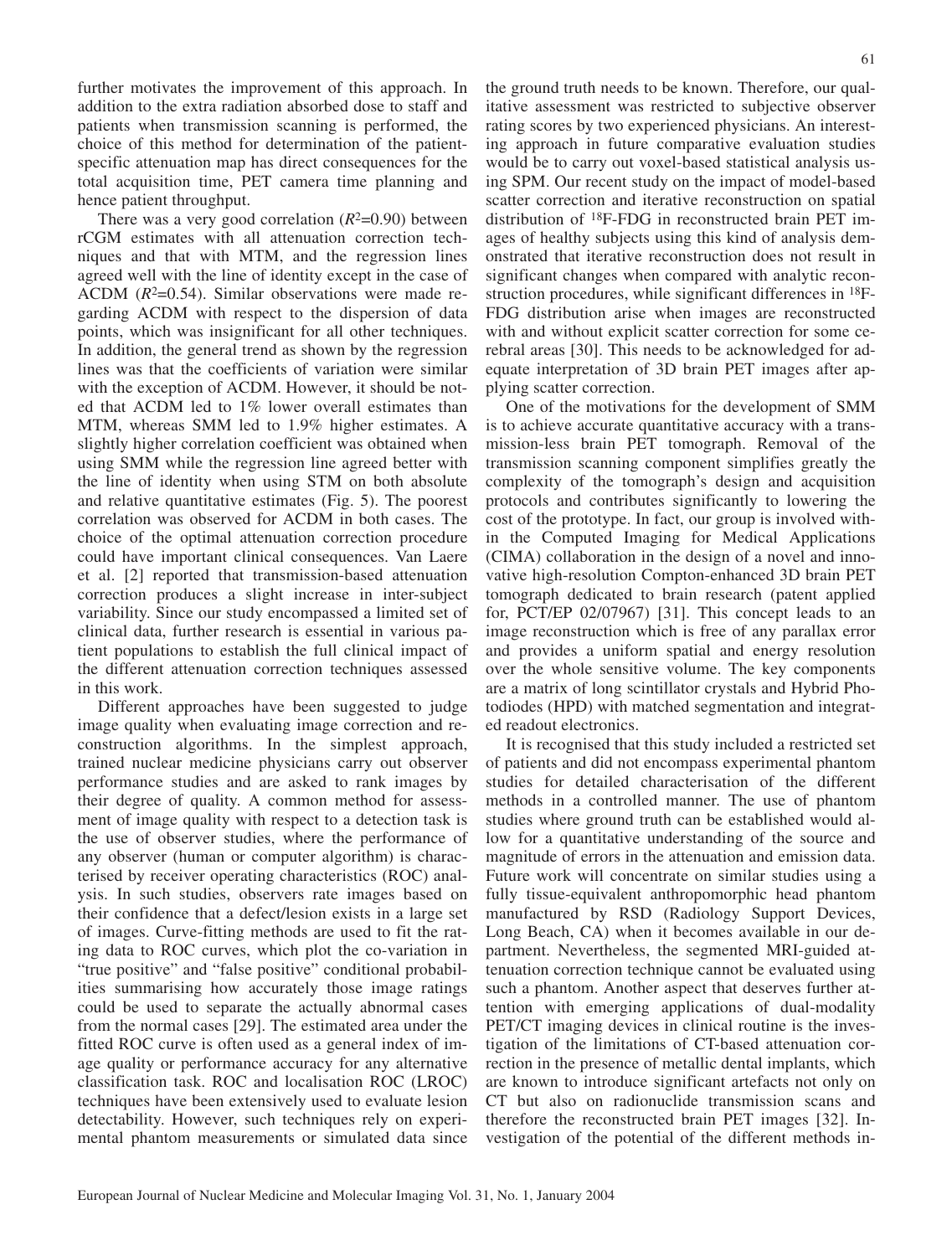vestigated in this study as compared to the CT-based approach is strongly needed.

# *Conclusion*

The attenuation map influences both absolute and relative quantitation in cerebral 3D PET. The quantitative VOI-based analysis revealed different performance characteristics and statistically significant differences between the different attenuation correction techniques when compared with the gold standard (MTM). Transmission-less attenuation correction results in a reduced radiation dose and makes a dramatic difference in acquisition time. The necessity of acquiring an additional TX scan is a restrictive factor for patient throughput. Considering the difficulties associated with TX-based attenuation correction and the limitations of the current calculated attenuation correction methods, MRI-guided attenuation correction in 3D brain PET would likely be the method of choice for the foreseeable future as the best approach in a brain PET research facility and could be applied to other functional brain imaging modalities (e.g. SPET). This might also have consequences for future designs of PET cameras dedicated to brain research, where addition of a transmission scanning component will possibly be unnecessary, thereby simplifying the complexity of the tomograph's design and lowering its cost [31].

*Acknowledgements*. This work was supported by the Swiss National Science Foundation under grants SNSF 3152-062008 and 3152A0-102143. The authors would like to thank Manuel Diaz-Gomez for performing the analysis of the data sets.

# **References**

- 1. Zaidi H, Hasegawa BH. Determination of the attenuation map in emission tomography. *J Nucl Med* 2003; 44:291–315.
- 2. Van Laere K, Koole M, Versijpt J, Dierckx R. Non-uniform versus uniform attenuation correction in brain perfusion SPET of healthy volunteers. *Eur J Nucl Med* 2001; 28:90–98.
- 3. Setani K, Schreckenberger M, Sabri O, Meyer PT, Zeggel T, Bull U. Comparison of different methods for attenuation correction in brain PET: effect on the calculation of the metabolic rate of glucose [in German]. *Nuklearmedizin* 2000; 39:50–55.
- 4. Zaidi H, Laemmli C, Allaoua M, Gries P, Slosman DO. Optimizing attenuation correction in clinical cerebral 3D PET: which method to use? *J Nucl Med* 2001; 42:195–196.
- 5. Zaidi H, Montandon M-L. Which attenuation coefficient to use in combined attenuation and scatter corrections for quantitative brain SPET? *Eur J Nucl Med Mol Imaging* 2002; 29:967–969.
- 6. Zaidi H, Sossi V. Correction for image degrading factors is essential for accurate quantification of brain function using PET. *Med Phys* 2003; in press.
- 7. Bergstrom M, Litton J, Eriksson L, Bohm C, Blomqvist G. Determination of object contour from projections for attenuation correction in cranial positron emission tomography. *J Comput Assist Tomogr* 1982; 6:365–372.
- 8. Weinzapfel BT, Hutchins GD. Automated PET attenuation correction model for functional brain imaging. *J Nucl Med* 2001; 42:483–491.
- 9. Stodilka RZ, Kemp BJ, Prato FS, Kertesz A, Kuhl D, Nicholson RL. Scatter and attenuation correction for brain SPECT using attenuation distributions inferred from a head atlas. *J Nucl Med* 2000; 41:1569–1578.
- 10. Zaidi H, Montandon M-L, Slosman DO. Magnetic resonance imaging-guided attenuation correction in 3D brain positron emission tomography. *Med Phys* 2003; 30:937–948.
- 11. Iida H, Narita Y, Kado H, et al. Effects of scatter and attenuation correction on quantitative assessment of regional cerebral blood flow with SPECT. *J Nucl Med* 1998; 39:181–189.
- 12. Arlig A, Gustafsson A, Jacobsson L, Ljungberg M, Wikkelso C. Attenuation correction in quantitative SPECT of cerebral blood flow: a Monte Carlo study. *Phys Med Biol* 2000; 45: 3847–3859.
- 13. Stodilka RZ, Kemp BJ, Prato FS, Nicholson RL. Importance of bone attenuation in brain SPECT quantification. *J Nucl Med* 1998; 39:190–197.
- 14. Licho R, Glick SJ, Xia W, Pan TS, Penney BC, King MA. Attenuation compensation in99mTc SPECT brain imaging: a comparison of the use of attenuation maps derived from transmission versus emission data in normal scans. *J Nucl Med* 1999; 40:456–463.
- 15. Nicholson R, Doherty M, Wilkins K, Prato F. Paradoxical effects of the skull on attenuation correction requirements for brain SPECT. *J Nucl Med* 1988; 29:1316.
- 16. Turkington TG, Gilland DR, Jaszczak RJ, Greer KL, Coleman RE, Smith MF. A direct measurement of skull attenuation for quantitative SPECT. *IEEE Trans Nucl Sci* 1993; 40:1158–1161.
- 17. Zaidi H, Montandon M-L, Slosman D. Impact of the attenuation map on relative and absolute quantitation in 3D brain PET: assessment of 6 different methods. Conference proceedings of the VIIth International Meeting on Fully Three-dimensional Image Reconstruction in Radiology and Nuclear Medicine, 29 June–4 July 2003, Saint-Malo, France. Available on CDROM.
- 18. Watson CC, Jones W, Brun T, Baker K, Vaigneur K, Young J. Design and performance of a single photon transmission measurement for the ECAT ART. *Proc IEEE Nuclear Science Symposium and Medical Imaging Conference* 1997; 2:1366– 1370.
- 19. Zaidi H, Diaz-Gomez M, Boudraa AE, Slosman DO. Fuzzy clustering-based segmented attenuation correction in wholebody PET imaging. *Phys Med Biol* 2002; 47:1143–1160.
- 20. Xu M, Cutler P, Luk W. An adaptive local threshold segmented attenuation correction method for whole-body PET imaging. *IEEE Trans Nucl Sci* 1996; 43:331–336.
- 21. Woods RP, Grafton ST, Watson JD, Sicotte NL, Mazziotta JC. Automated image registration. II. Intersubject validation of linear and nonlinear models. *J Comput Assist Tomogr* 1998; 22:153–165.
- 22. Zubal IG, Harrell CR, Smith EO, Rattner Z, Gindi G, Hoffer BP. Computerized 3-dimensional segmented human anatomy. *Med Phys* 1994; 21:299–302.
- 23. Watson CC. New, faster, image-based scatter correction for 3D PET. *IEEE Trans Nucl Sci* 2000; 47:1587–1594.
- 24. Friston K, Holmes A, Worsley K, Poline J, Frith C, Frackwiak R. Statistical parametric maps in functional imaging: a general linear approach. *Hum Brain Mapp* 1995; 2:189–210.
- 25. Evans AC, Collins DL, Mills SR, Brown ED, Kelly RL, Peters TM. 3D statistical neuroanatomical models from 305 MRI